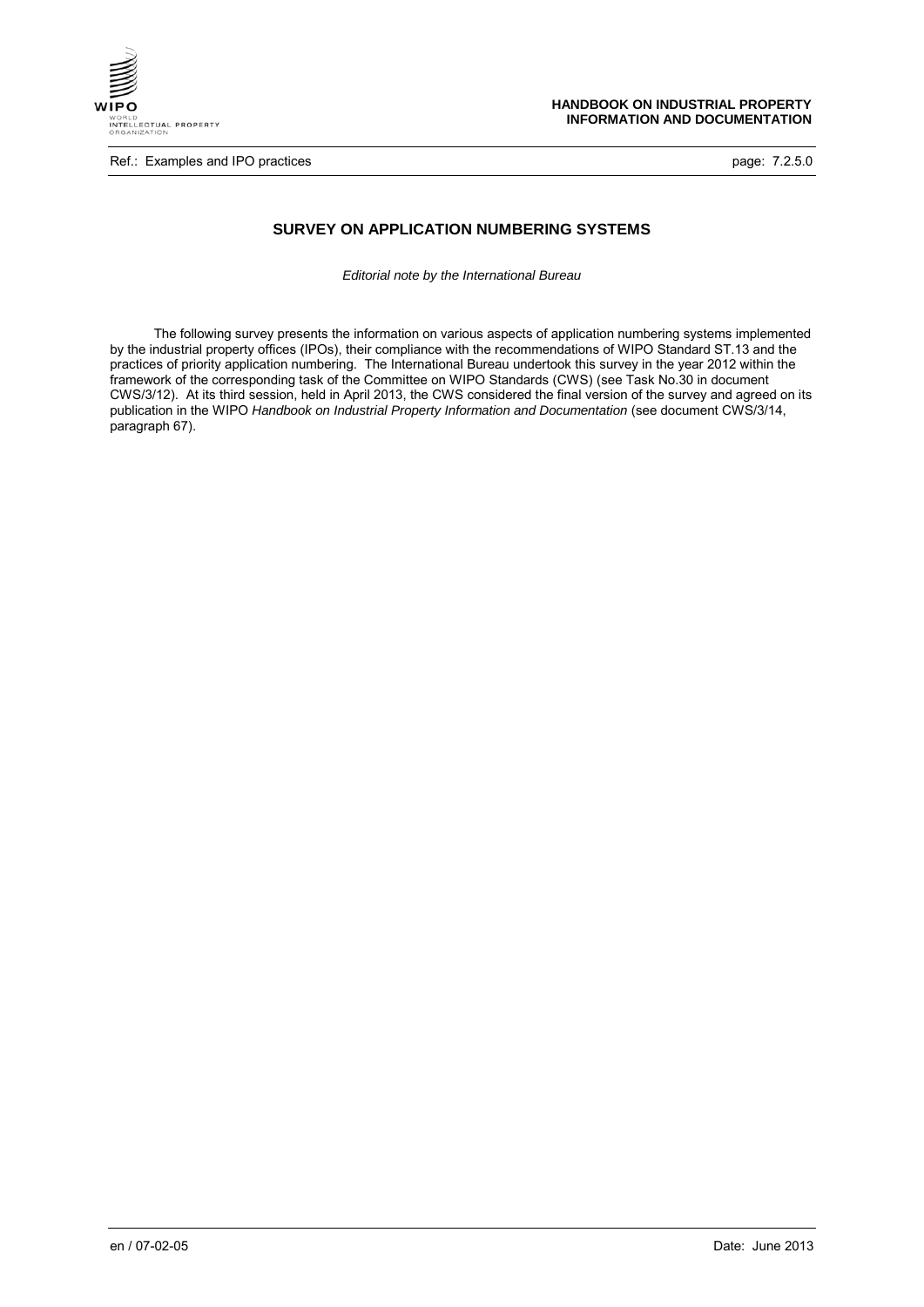

Ref.: Examples and IPO practices **page: 7.2.5.1 page: 7.2.5.1** 

# **SURVEY ON APPLICATION NUMBERING SYSTEMS**

*Survey results presented to the Committee on WIPO Standards (CWS) at its third session in April 2013*

## INTRODUCTION

1. This survey on application numbering systems was conducted in 2012, on the basis of the questionnaire prepared by the ST.10/C Task Force and approved by the Committee on WIPO Standards (CWS) at its first session, held in October 2010. (See Task No. 30 in the Annex to document CWS/2/12 and paragraphs 18 to 22 of the document CWS/1/10.)

2. The objective of the present survey was to collect information about application and priority application numbering systems currently implemented by the IPOs, i.e., it does not cover the numbering systems used in the past.

3. The main part of the questionnaire (Questions 1 – 11) covered various aspects of application numbering systems implemented by industrial property offices (IPOs). Question 12 related to the IPO practices on numbering priority applications and, if there were, any differences with application numbering. Question 13 related to the compliance of the IPO's practices with WIPO Standard ST.13. A compilation of the examples of application numbers and priority application numbers, along with relevant remarks, provided by IPOs in response to Question 14 is published separately.

4. The following 35 Offices participated in the survey and submitted a total of 66 responses, each of them describing a different application numbering system implemented in the office for different types of industrial property rights (IPRs).

| AT        | Austria                                            | FI        | Finland                                            |
|-----------|----------------------------------------------------|-----------|----------------------------------------------------|
| AU        | Australia                                          | GB.       | United Kingdom                                     |
| <b>BA</b> | Bosnia and Herzegovina                             | HR.       | Croatia                                            |
| BE        | Belgium                                            | IE        | Ireland                                            |
| BG        | <b>Bulgaria</b>                                    | IL        | Israel                                             |
| <b>BR</b> | Brazil                                             | ΙT        | Italy                                              |
| BY        | <b>Belarus</b>                                     | JP        | Japan                                              |
| CA        | Canada                                             | ΚZ        | Kazakhstan                                         |
| CΝ        | China                                              | LT        | Lithuania                                          |
| CO        | Colombia                                           | MD.       | Republic of Moldova                                |
| CR.       | Costa Rica                                         | PL        | Poland                                             |
| CZ        | Czech Republic                                     | RO.       | Romania                                            |
| DE        | Germany                                            | RS.       | Serbia                                             |
| EA        | Eurasian Patent Organization                       | RU        | <b>Russian Federation</b>                          |
|           | (EAPO)                                             | SE.       | Sweden                                             |
| EE        | Estonia                                            | SK.       | Slovakia                                           |
| EM        | Office for Harmonization in the                    | UA        | Ukraine                                            |
|           | Internal Market (Trademarks<br>and Designs) (OHIM) | <b>WO</b> | World Intellectual Property<br>Organization (WIPO) |
| ES        | Spain                                              |           | (International Bureau of)                          |

5. This report presents the summary of responses grouped by sections of the questionnaire. Individual IPO responses are published separately in the original language (the language of the response), along with the automatically collated results, in the WIPO website.

#### TYPES OF INTELLECTUAL PROPERTY RIGHTS

6. The first section of the questionnaire related to the types of IPRs numbered with the same system and to the date when the numbering system was introduced in the office.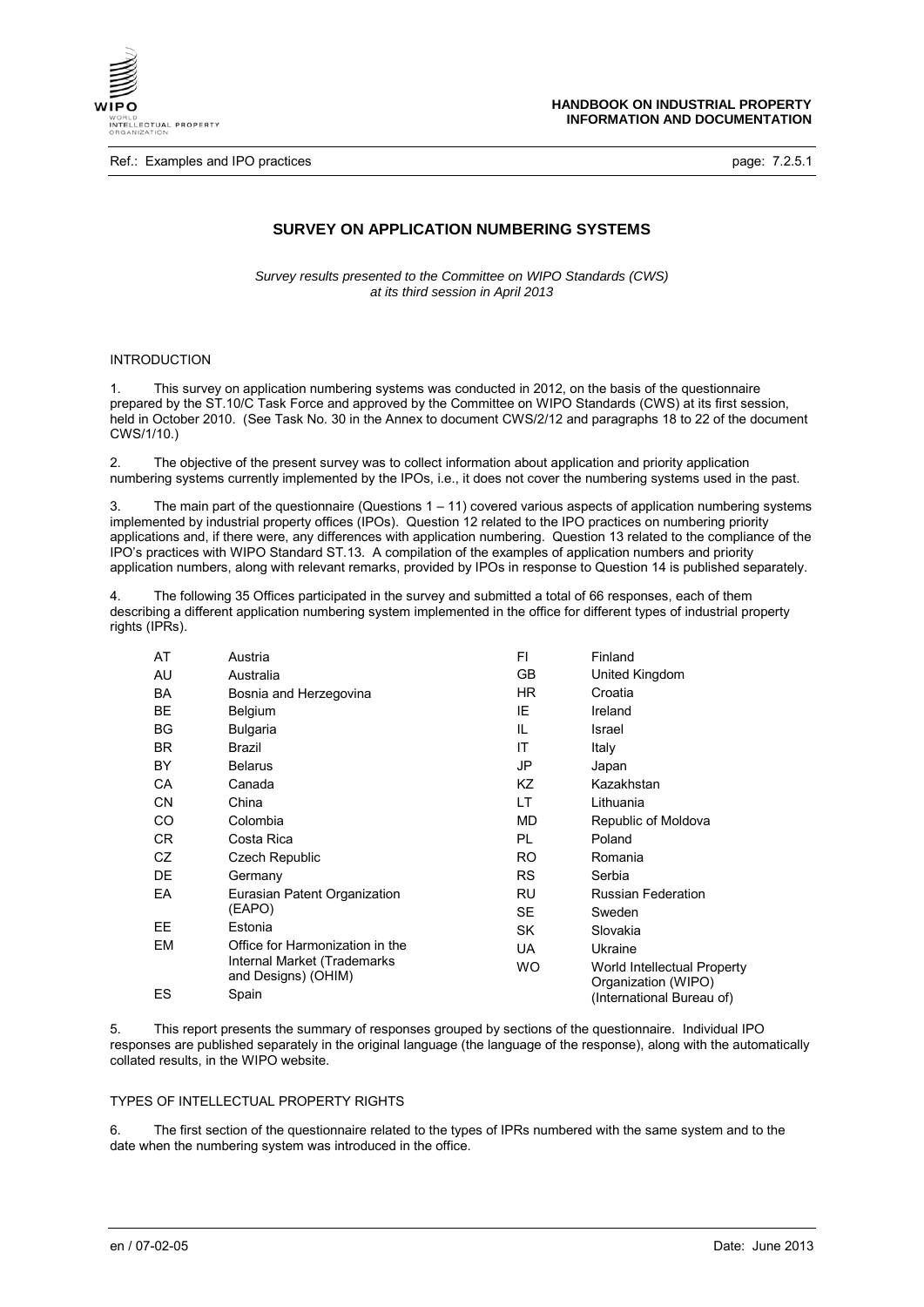

Ref.: Examples and IPO practices **page: 7.2.5.2** page: 7.2.5.2

7. The collected results show that the same IPO may use different numbering systems for different IPRs. The number of numbering systems that are used by one IPO for numbering applications for different IPRs varies from one system (16 offices) to four (1 office). The list of offices is provided in the table below:

| <b>Number</b>           | <b>Responding IPOs</b>                                              |  |  |
|-------------------------|---------------------------------------------------------------------|--|--|
| One numbering system    | AT, BA, BG, CN, CO, CR, EA, EM, FI, GB, HR, KZ, RO, RS, SK, UA (16) |  |  |
| Two numbering systems   | BR, BY, CA, EE, IE, IT, JP, MD (8)                                  |  |  |
| Three numbering systems | AU, BE, CZ, ES, IL, LT, PL, RU, SE, WO (10)                         |  |  |
| Four numbering systems  | DE (1)                                                              |  |  |

In order to avoid possible confusion, for the purposes of this analysis, terms "utility models", "plant patents" and "design patents", as well as PCT related documents are not covered by the term "patents", but considered individually.

9. As it was expected, patents, trademarks, industrial designs, PCT applications in the national phase and utility models are the most frequently reported types of IP rights. 35 numbering systems (slightly over a half of the responses received) cover patents; 30 cover industrial designs and 28 cover trademarks. The graph below illustrates the number of occurrences of different IPRs out of the total of 66 numbering systems described by the offices participated in the survey.



10. The statistic on how many offices of the responding ones use the same numbering systems as for patent applications for the numbering of trademark, industrial design, PCT in the national phase and utility model applications is presented on the diagram below. In the graph there are three bars for each type of IPR; the first bar shows the number of offices using the same numbering system for patent and for the corresponding IPR, the second bar shows the number of offices using different systems, and the last one the number of offices which did not provide information on the corresponding IPR or the analysis is not applicable. It is interesting to note that, for instance, all offices which have provided information on the PCT applications in the national phase use for them the same numbering system as for patents. Almost the same trend is observed for utility models (only two offices use separate numbering systems for patents and utility models). The situation is rather different for industrial designs and trademarks, as the graph below shows.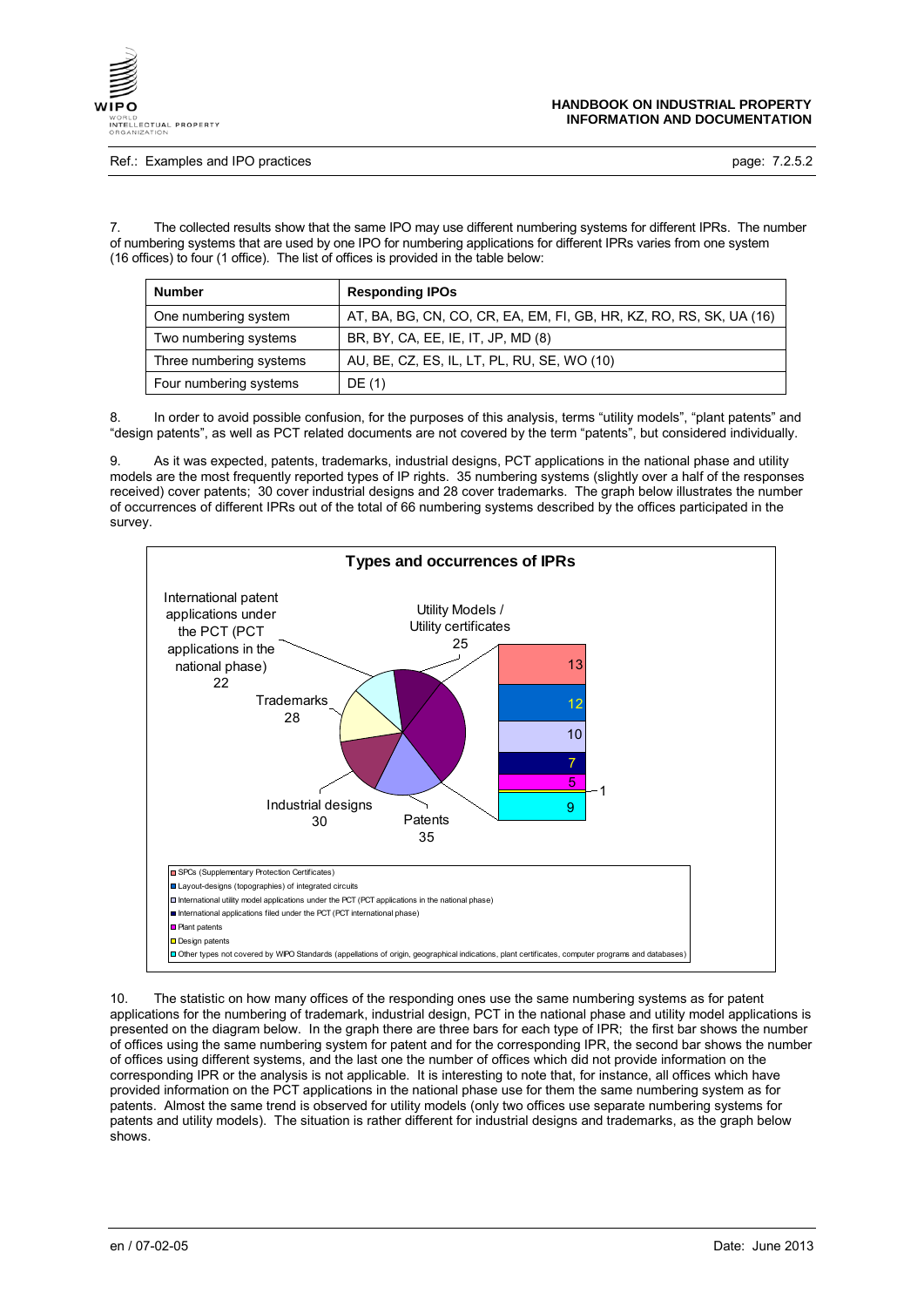

Ref.: Examples and IPO practices **page: 7.2.5.3** page: 7.2.5.3



11. The survey detected that a significant part of numbering systems which are currently in use (15 out of systems) were introduced in 2000. The "newest" numbering system of reported ones was implemented in Brazil in 2012, and the oldest in Canada in 1867 (two systems). Three IPOs (AT, CZ and EM) indicated that the current numbering system had been used since the introduction of the corresponding IPRs (The statistic on the year of introduction of 56 numbering systems with respect to which the precise information was provided is presented in the diagram below). More details are available in offices' individual responses and section "Types of intellectual property rights (IPRs) covered by this copy of the questionnaire" of collated results.



#### PARTS OF APPLICATION NUMBER

12. The second section of the questionnaire related to the component parts of the application number. The goal was to survey whether the offices follow the recommendations of ST.13, which recommends that the indispensable part of the application number should consist of a code for the type of IPR, the year designation and the serial number. More than 40% of the numbering systems described in the responses (27 out of 66 systems) followed the recommendations of the Standard. In particular, all 66 numbering systems were reported to contain a serial number, more than 70% of them (47 out of 66 systems) include the year designation and half of them (33 out of 66 systems) contain the IPR code.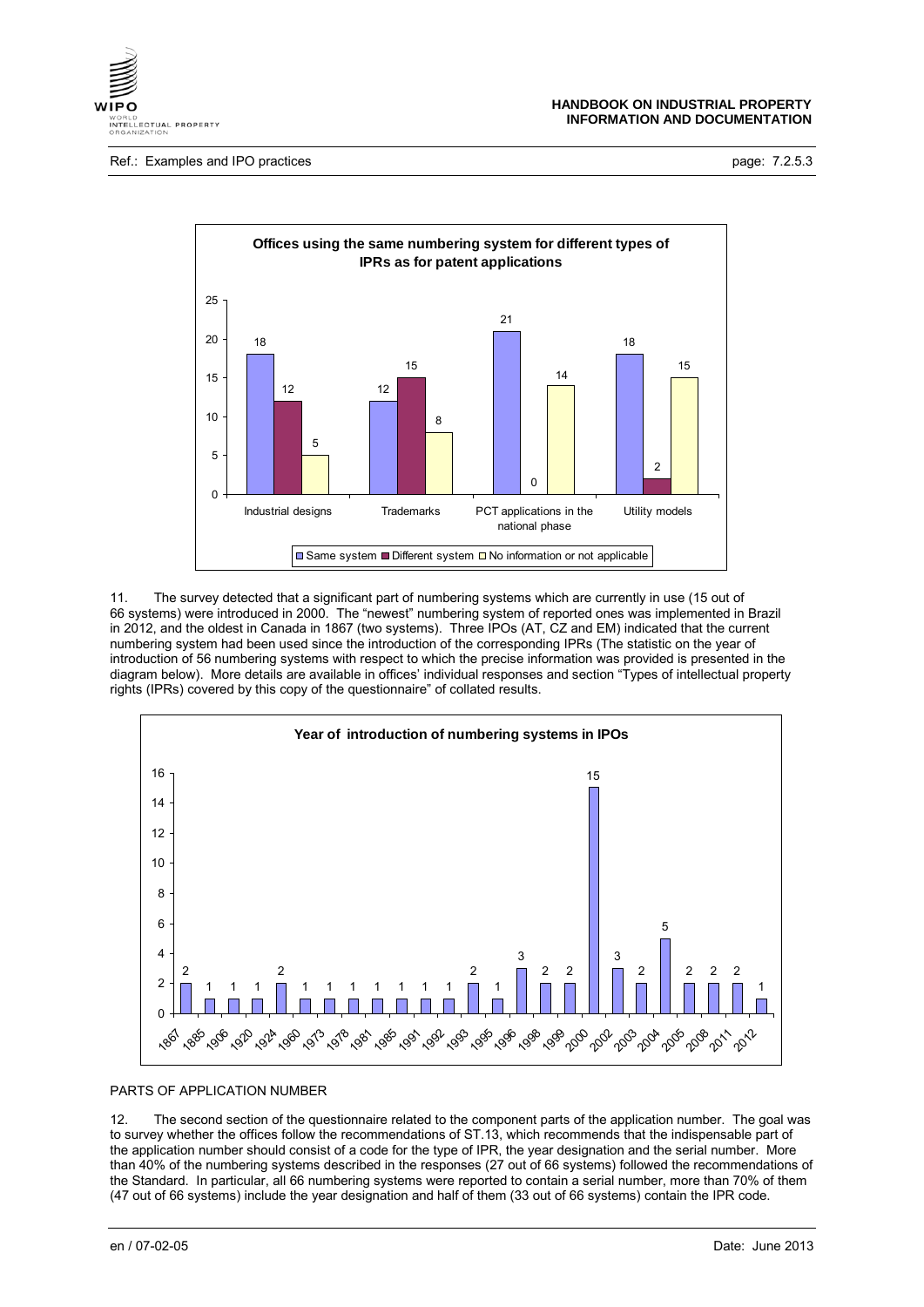

Ref.: Examples and IPO practices **page: 7.2.5.4** page: 7.2.5.4



ORDERING OF PARTS

13. The third section of the questionnaire related to the ordering of parts of the application number. Almost 30% of responses received (19 out of 66 systems) described numbering systems which strictly followed the recommendations of ST.13, i.e., the ordering of parts was <type><year><serial number>. It should be mentioned that in the other responses the sequence of parts was often also in line with ST.13 if we do not consider that certain components were missing comparing with the ST.13 recommendations, or when any additional parts, such as check digit, were included after the application number. E.g., in the example "<type><serial number>" the parts of the application number are actually ordered in accordance with ST.13, but the year designation is not included in the number. Such numbering systems formed more than 50% of reported ones.

## LENGTH (FIXED/VARIABLE)

14. The fourth section of the questionnaire related to the length of the application number. 86% of numbering systems (57 out of 66 systems) described by the respondents had a fixed length, 12% (8 out of 66 systems) variable length, no information was provided with respect to one numbering system.

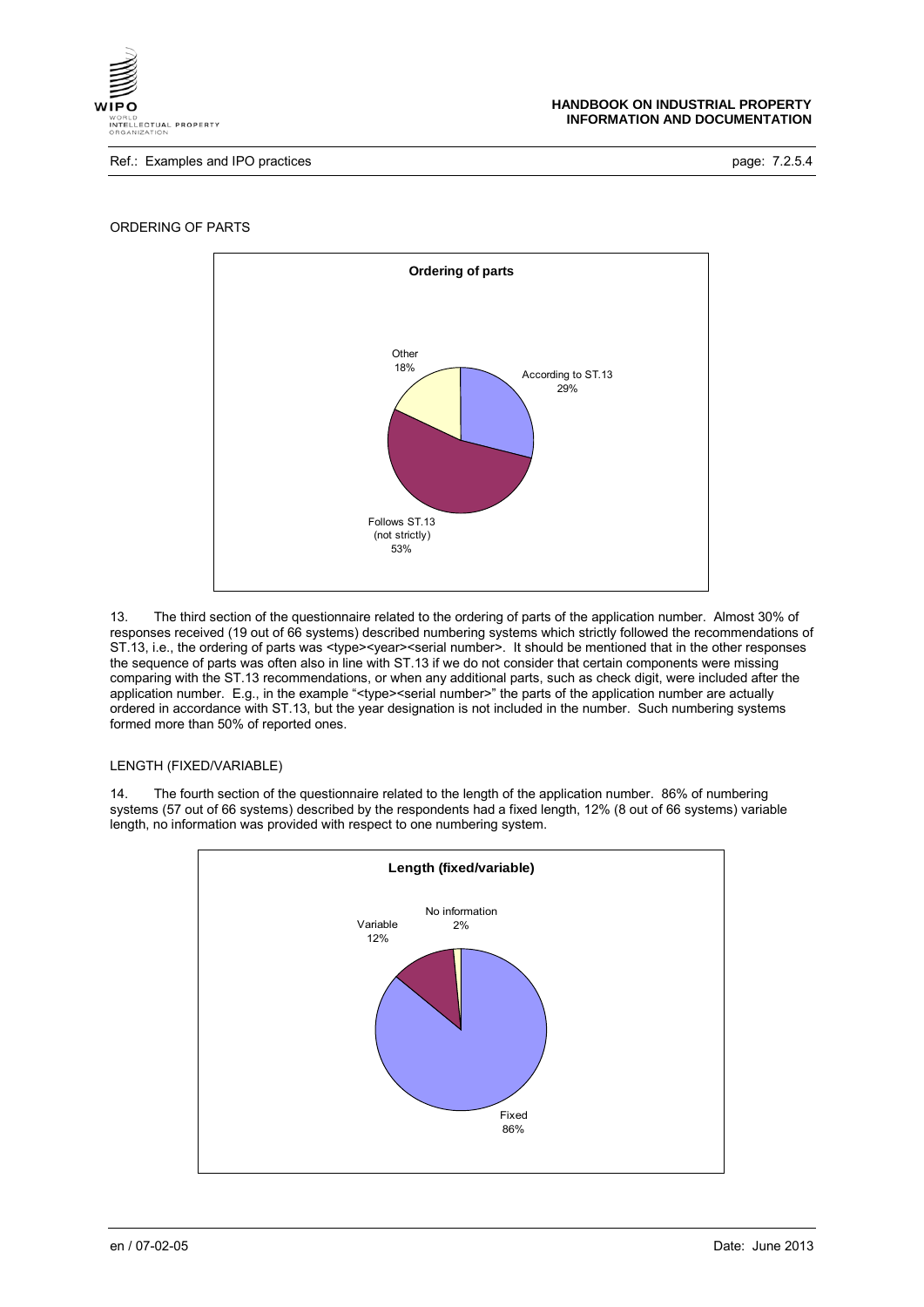

#### **HANDBOOK ON INDUSTRIAL PROPERTY INFORMATION AND DOCUMENTATION**

Ref.: Examples and IPO practices **page: 7.2.5.5** page: 7.2.5.5

15. The statistic on the number of characters used for different parts of the application numbers in the systems with fixed length is provided in the table below. The details of the numbering systems with variable length are available in the individual response of AU, BA, CR, CZ (three systems), EE and SK.

|                  | <b>Number of systems</b>                                                   |  |  |
|------------------|----------------------------------------------------------------------------|--|--|
| <b>IPR</b> code  |                                                                            |  |  |
| 1 digit          | 14                                                                         |  |  |
| 2 digits         | 10                                                                         |  |  |
| 3 digits         | 1                                                                          |  |  |
| Year designation |                                                                            |  |  |
| 2 digits         | 4                                                                          |  |  |
| 4 digits         | 35                                                                         |  |  |
| Serial number    |                                                                            |  |  |
| 3 digits         | 3                                                                          |  |  |
| 4 digits         | 13                                                                         |  |  |
| 5 digits         | 13                                                                         |  |  |
| 6 digits         | 19                                                                         |  |  |
| 7 digits         | 4                                                                          |  |  |
| 8 digits         |                                                                            |  |  |
| 9 digits         | 3                                                                          |  |  |
| Other            | 1 (EE). The length of the application number<br>depends on the type of IPR |  |  |

## CODES FOR TYPE OF IPR

16. The fifth section of the questionnaire related to the coding of the type of IPR in the application number. More than 50% of the described numbering systems (35 out of 66 systems) included the code for the type of IPR in the application number. One office indicated that the code for the type of IPR, which appeared in the presentation, was controlled separately from the application number in the IT systems (see two responses by JP).

17. The diagram below shows that the majority of systems which include the code for the type of IPR (66% or 23 out of 35 systems) use letters for this purpose, 26% (9 out of 35 systems) use only numerals and three systems (9%) use both letters and numerals for coding the type of IPR in application numbers. Examples of different codes used are available in individual responses and collated results.

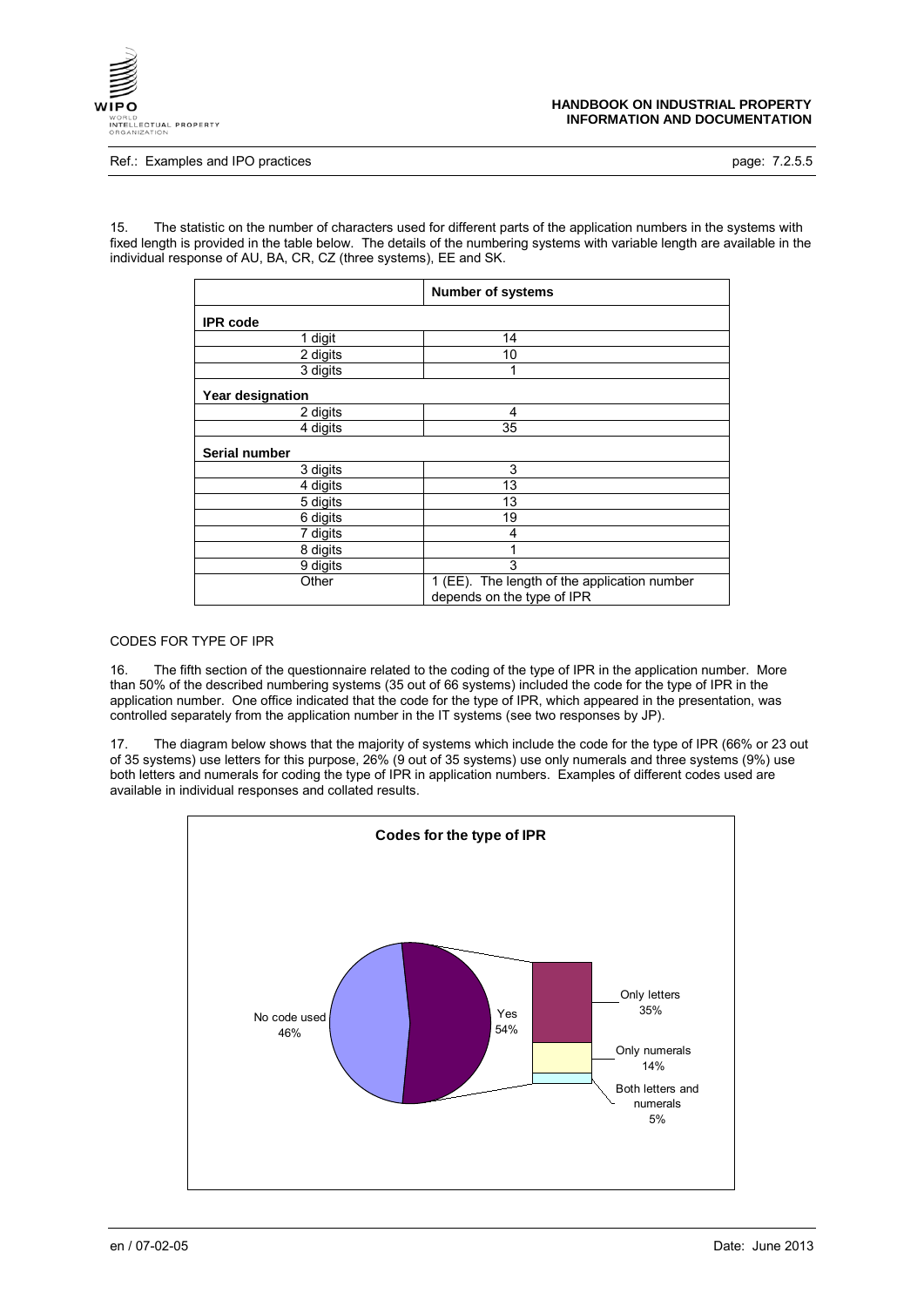

Ref.: Examples and IPO practices **page: 7.2.5.6** page: 7.2.5.6

## YEAR DESIGNATION

18. Section number six of the questionnaire related to the year designation. According to the responses received, 70% of numbering systems (46 out of 66 systems) contained year designation in application numbers. It was reported that almost all of them (43 out of 46 systems) used four digits for coding a year; the other three used two digits. This information was coded according to Gregorian calendar. As a rule, it was the year of filing which was coded in this part of the application number, but in certain cases it was the year of first receipt of papers (see the response of WO) or the filing date of the initial application in case of the division of the application (see the response of AT).



## SERIAL NUMBER

19. The seventh section of the questionnaire related to the use of a serial number in application numbers, its length, sequence and gaps in serial numbers, and differences between machine readable form and presentation. As it is indicated in paragraph 12, above, all numbering systems described in the responses (66 systems) contain serial number.

20. In the majority of described cases (59 out of 66 systems) the serial number had fixed length, while seven numbering systems included the serial number of variable length (see responses submitted by AU, BA, CO, CR, CZ (two systems) and SK).

21. The details of serial numbers assigned were explained in the sub-questions of this section of the questionnaire. The vast majority (94% of responses) of numbering systems included the sequential serial number, although 27% (18 out of 66) of them contained gaps. The serial numbers were restarted every year in two thirds of the described numbering systems; usually the numbering starting with number 1, except one numbering system where the first assigned digit in the serial number of patent applications is used to differentiate standard, innovation and provisional patent applications (see the response submitted by AU). Leading zeroes were omitted for presentation in 27% of reported cases. The statistics on the responses is illustrated on the graph below (in responses to the last three subquestions of question seven, i.e., ones related to gaps in numbering, annual numbering systems and omitting leading zeroes, no information was provided for three, one and two numbering systems respectively).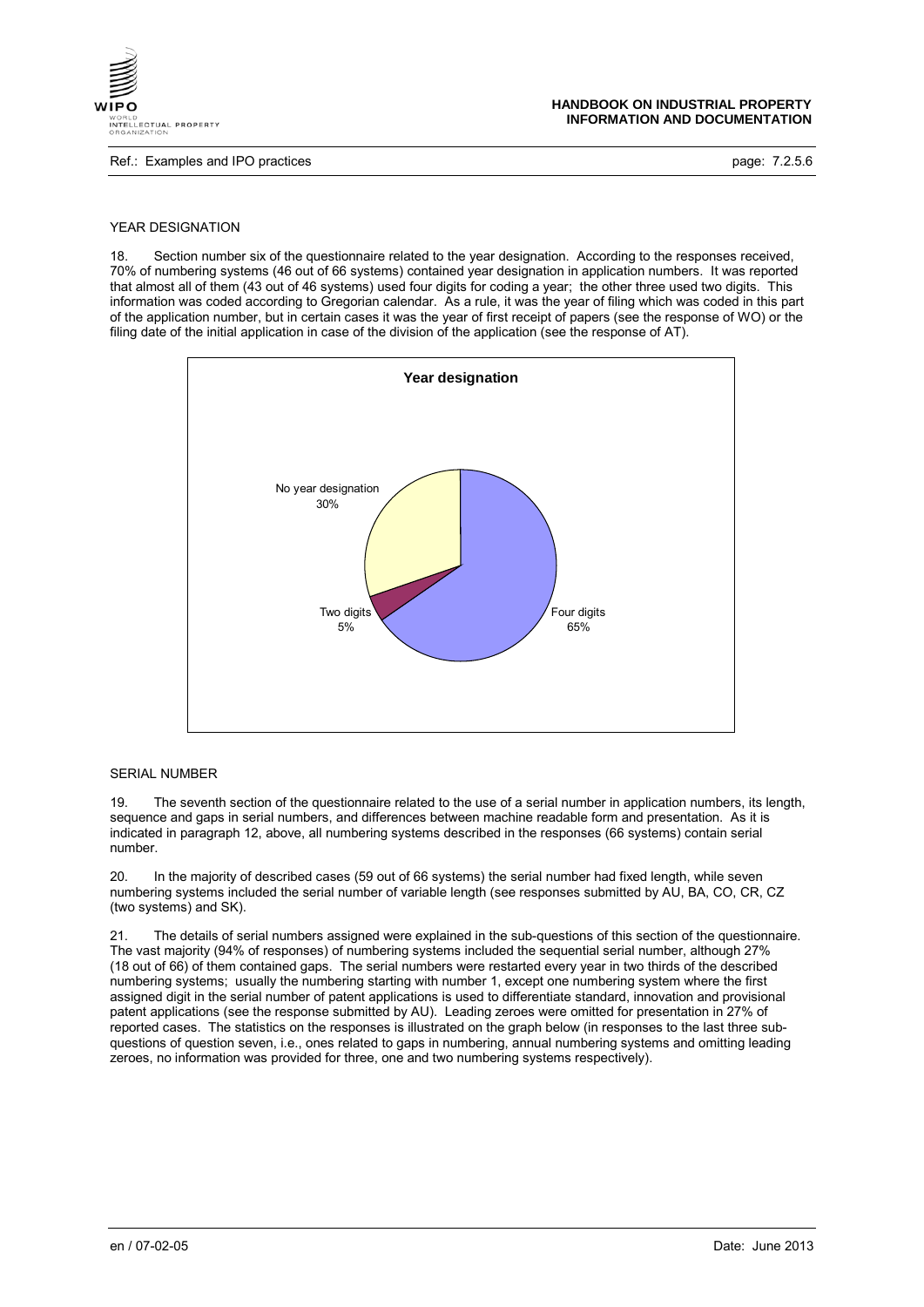

Ref.: Examples and IPO practices **page: 7.2.5.7** page: 7.2.5.7



## CODE FOR INTERNAL USE

22. The eighth section of the questionnaire related to the code for internal use included in application numbers. In the vast majority of responses (59 out of 66 systems), it was indicated that this code was not used. At the same time, six offices indicated that they included the code for internal use as a part of serial number (see responses submitted by AU, BA and ES), or as a separate part of the application number (see responses submitted by CO, IT and UA).

23. One of responding offices (IT) reported that it used this code for indication of the place of filing. The explanation of specific codes is available in individual responses submitted by offices mentioned in the above paragraph and in the section "Code for internal use" in the collated results.

## CONTROL NUMBER (CHECK DIGIT)

24. The following section (question 9) of the questionnaire related to the use of control number (check digit). The survey detected that 78% of numbering systems (52 out of 66 systems) do not contain this part. However, 20% of the responses (13 out of 66 systems implemented in 6 IPOs) indicated that the check digit was contained either as a part of the application number in the last digit (10 systems), or separately and located after the application number (3 systems). For more details on the use of the control number, see individual responses submitted by CN, EM, GB, DE (four responses), SE, BR (two responses), ES (three responses) or section "Control number (Check digit)" in collated results.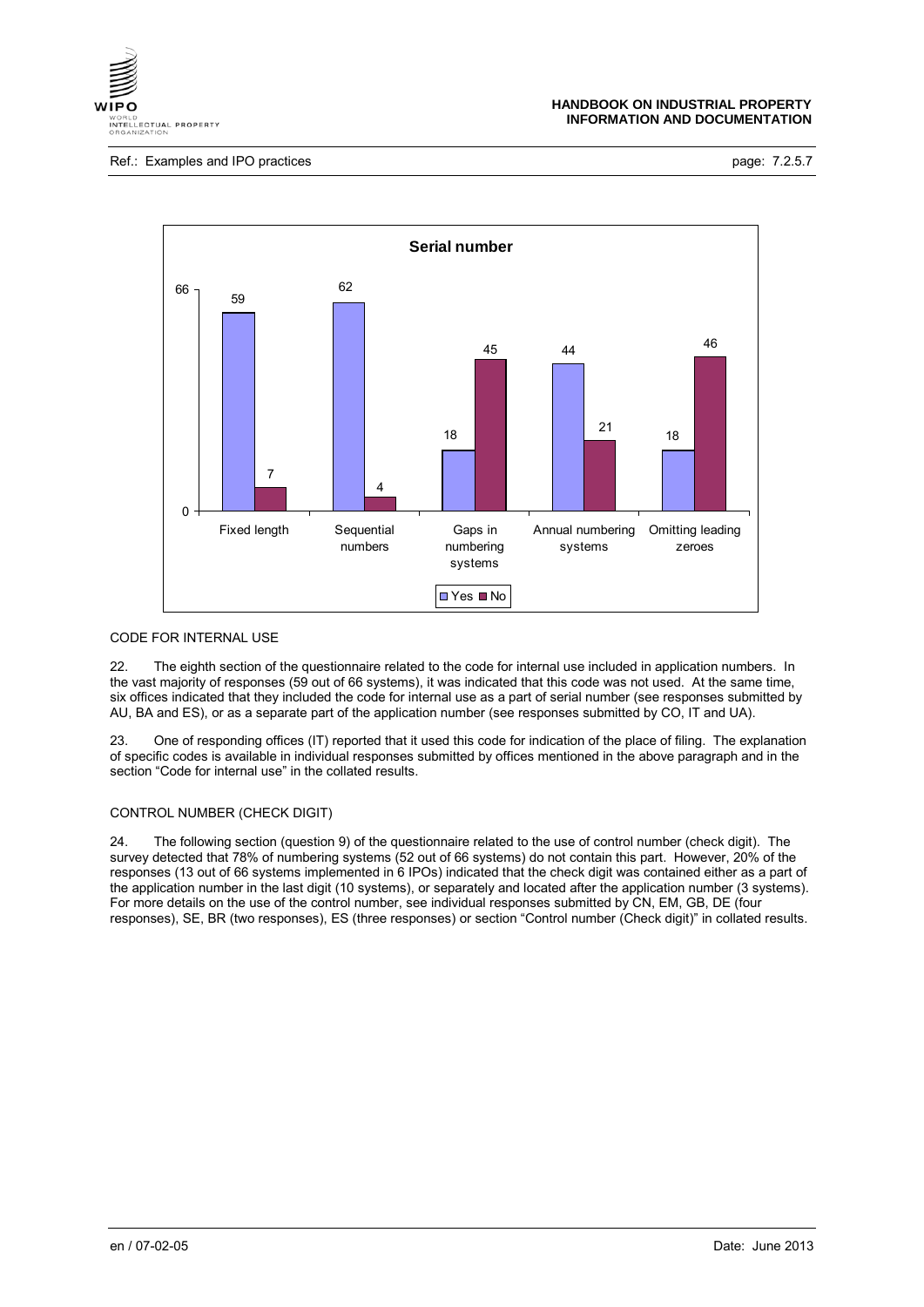

Ref.: Examples and IPO practices **page: 7.2.5.8** page: 7.2.5.8



25. Among 13 numbering systems, which were described as containing the control number, the majority (11 systems) had the control number provided as a single numeric character; the other two of them used single alphanumeric character for this purpose. Almost for all reported systems which contain the control number (11 out of 13 systems), the check digit was used both in the computer-readable form and for presentation. One system only used the control number in the computer-readable form (see response submitted by ES).

26. All offices which responded that they included the control number (character) in the application number used publicly available algorithms like Modulus 10 (2 systems out of 13) or Modulus 11 (9 systems out of 13) for computing it. The said algorithms are, in certain cases, adapted to the office requirements (see, for example, the response submitted by EM).

## OTHER INFORMATION

27. Certain offices indicated that the application numbers contained some other information not covered by the previous sections of the questionnaire, this information was provided under section 10. For example, certain offices reserved numerical ranges for applications for different types of IPRs or to code e-filing information (see responses submitted by AT, EA, SE and SK), one IPO provided information related to the conversion from old system (WO).

#### **SEPARATORS**

28. The section number 11 of the questionnaire related to the use of separators in application numbers. Almost two thirds of the numbering systems described in the responses (41 out of 66 systems) contained separators. It should be noted that there were offices which reported that they used two types of separators in one numbering system. One office (RU) indicated that they included the examiner department index and this information was separated by a slash, but this did not form a part of the application number. The diagram below shows the percentage of the corresponding separator used by different offices in different numbering systems out of the total number of separators mentioned in the responses.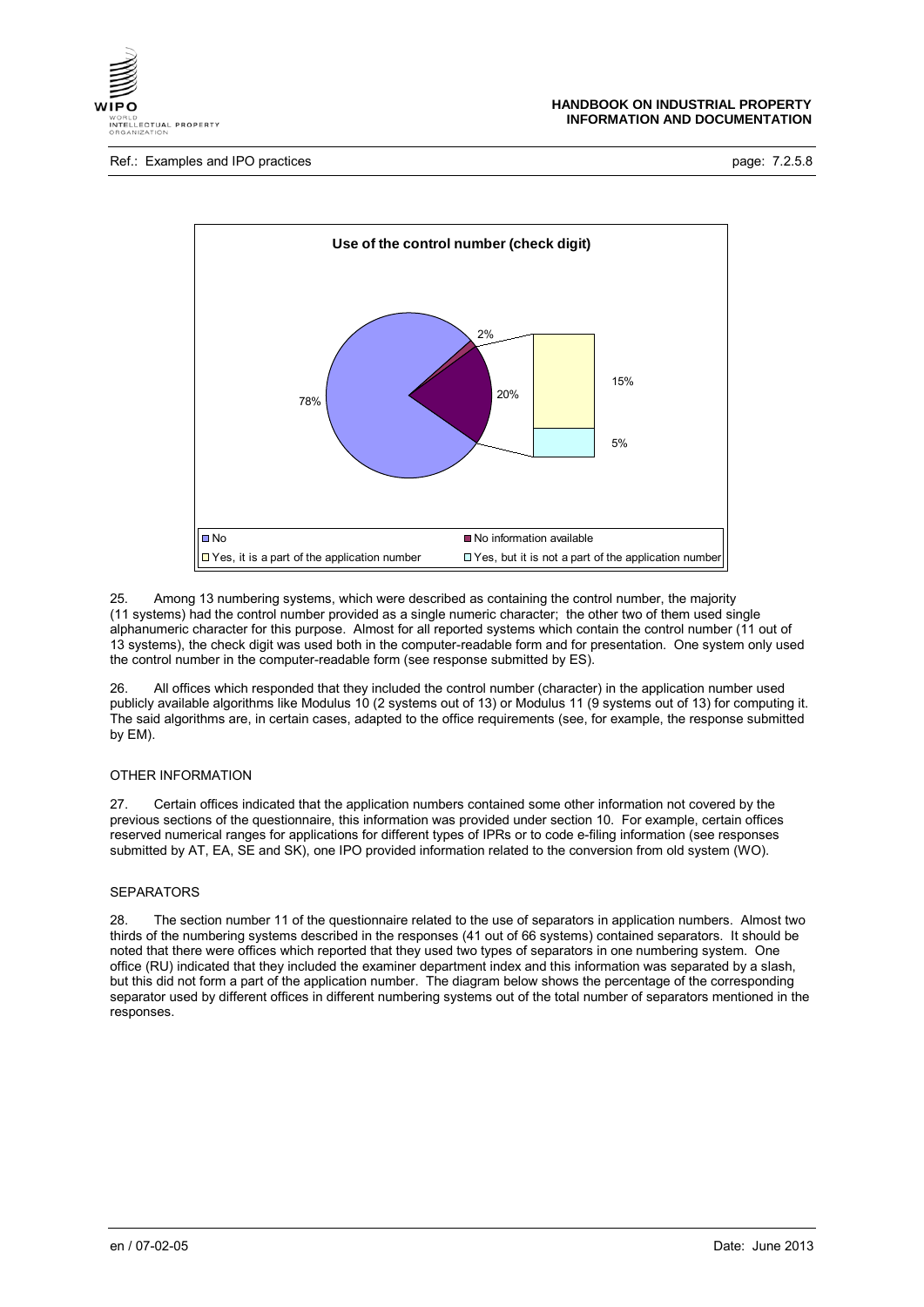



29. Almost two thirds of numbering systems containing separators (26 out of 41 systems) included the separators in both the computer-readable form and the presentation. In 11 systems out of 41 they were used for presentation only and in 2 systems they appeared only in computer-readable form.

#### NUMBERING OF PRIORITY APPLICATIONS

30. The following section of the questionnaire (question number 12) related to the practices of numbering of priority applications. In more than 80% of numbering systems described in the submitted responses (53 out of 66 systems), the same format and presentation was used for priority application numbers as for application numbers, in 12% of cases (8 out of 66 systems) the format was different. The discrepancies and further details are available in individual responses submitted by BY, CO, CZ, ES, GB, JP and WO (two responses) and in section "Numbering of priority applications" of collated results.

#### COMPLIANCE WITH WIPO STANDARD ST.13

31. Section 13 of the questionnaire related to the compliance of numbering systems used in the IPOs with the recommendations of WIPO Standard ST.13. IPOs reported that 70% of numbering systems described were in accordance with WIPO Standard ST.13 completely (7 out of 66 systems) or partly (39 of 66 systems). 24% of described systems did not comply with ST.13 recommendations. One of the responding offices (SK) commented that they planned to implement ST.13 in the future.